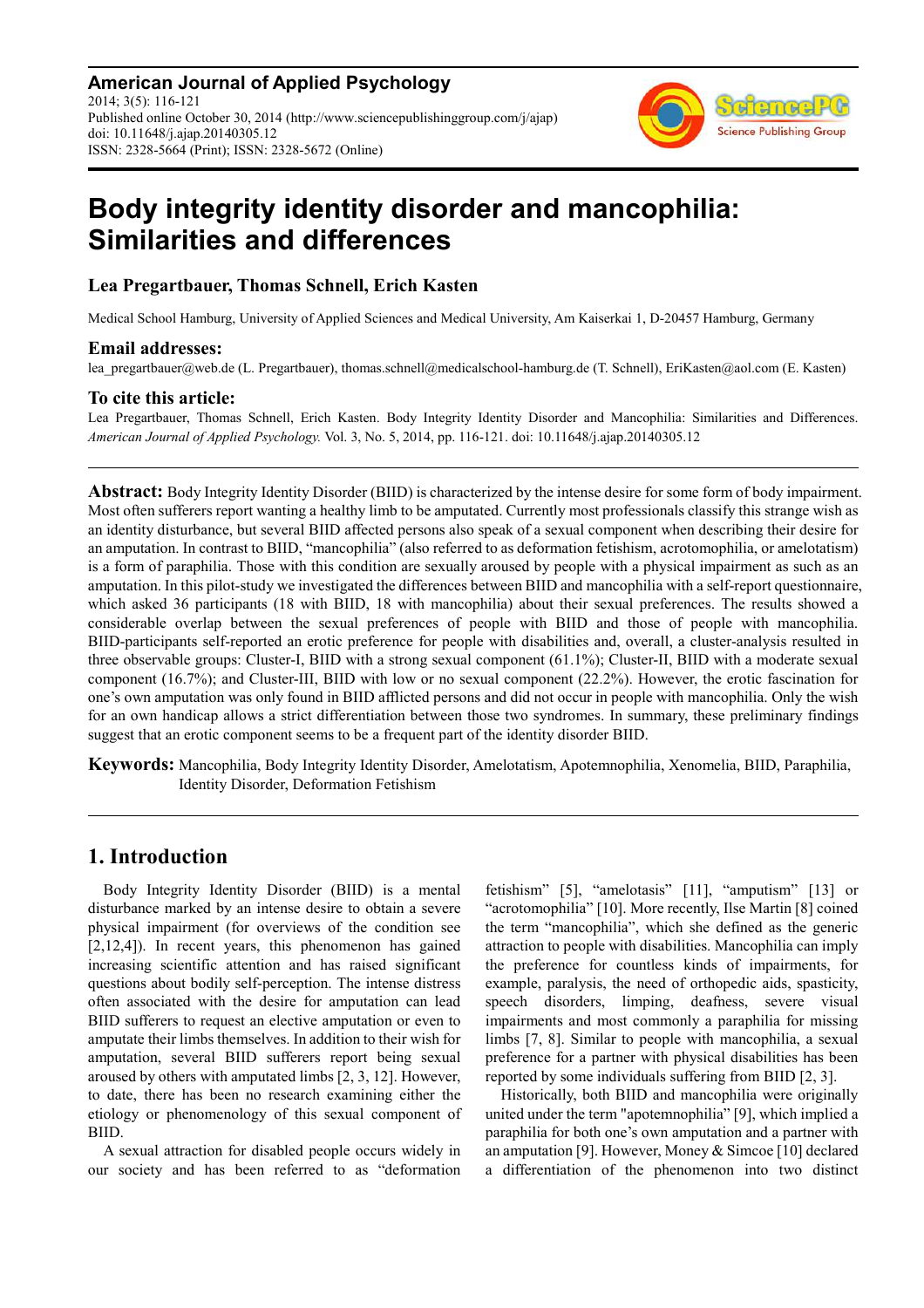paraphilias; "apotemnophilia" (sexual interest in an amputation of part of one's own body) and "acrotomophilia" (sexual interest in a partner with an amputation), presenting central aspects of the future disorders BIID and mancophilia. Several decades later, the term body integrity identity disorder emerged and has since been used to denote the identity disturbance [2]. As a result, the use of "apotemnophilia" has all but disappeared from current literature, and with it the sexual component of BIID has also faded into the background [1].

Despite the formal distinction between mancophilia and BIID, previous research suggests an overlap between the two disorders. In a 2005 telephone survey of 52 individuals self-identified as having had a desire to have an amputation, 63% nominated identity as the primary motivation for the desired amputation [2]. However, 52% described a sexual component as an important, though secondary motivator [2]. Most participants (87%) reported being sexually attracted to amputees [2]. In a survey of 163 subjects with an erotic interest in amputated persons, 16.6% expressed a desire for their own bodily impairment [8].

The extent of any sexual component of BIID remains unclear and, despite a decade having passed since First's study, BIID's classification as an identity disorder is not unequivocally accepted. Therefore, closer examination of this topic is important for the integration of BIID into diagnostic systems such as DSM and ICD. The aim of this study was to investigate overlaps and differences between these two groups. Our research investigated the differentiation between mancophilia as a pure paraphilia and BIID as a kind of identity disorder, using a questionnaire developed by the authors.

By examining people with BIID and mancophilia, we hope to broaden current knowledge about the sexual preference for people with disabilities. This will allow a clearer differentiation between mancophilia and BIID, as well as establishing whether BIID as an identity disorder is clearly distinguishable from mancophilia as a paraphilia.

#### *1.1. Hypotheses*

We set out to test the following hypotheses:

*H1: A sexual component is more pronounced in mancophilia than in BIID.* 

A sexual preference for people with disabilities is characteristic for mancophilia, while in BIID any sexual component was not seen as an indispensable attribute. In BIID the frequencies varied from 87% with a sexual preference for amputees [2] to only one third of the participants with primary sexual motives for the wish for an amputation [3].

*H2: People with BIID plan to undergo an operation more often than people with mancophilia.* 

For people with BIID, the longstanding, intensive desire for an amputation of a healthy body part is a core criterion. Several BIID sufferers invest a huge amount of effort, money and time in the fulfillment of their wish. People with mancophilia, on the other hand, express the wish for an

amputation of a limb comparatively rarely (16.6%) [8]. It is not clear, from the data available, if this small group experiences the wish as a pleasant fantasy, or if they would go through with it if they had the chance.

*H3: Engagement with disabilities is higher in BIID than in mancophilia.* 

The majority of BIID sufferers engage in pretending behavior to try out the life of a person with disabilities and inform themselves about the consequences of a disability [3]. In contrast, for people with mancophilia, the examination of the life of a person with disabilities isn't as important, because most of them don't desire an amputation. Following the results of reference [8], the majority of people with mancophilia has no regular connection with people with disability.

*H4: There is a significant difference in psychological strain between people with BIID and people with mancophilia.* 

People with BIID suffer the intense feeling that their physical body doesn't match their view of how their body should be. The psychological strain in mancophilia seems to be dominated by a sense of shame. They are afraid of being "outed", because they don't want to be seen as "perverse" [8].

*H5: Both people with BIID and people with mancophilia became aware of their desire in childhood or in their youth.* 

98% of BIID sufferers were aware of their wish for an amputation not before their  $17<sup>th</sup>$  birthday [2]. Likewise the majority of people with mancophilia report becoming aware of their sexual preference in their childhood or adolescence [8].

*H6: Only people with mancophilia want to have a sexual companion with a specific disability.* 

People with mancophilia, tend to have preferences for specific disabilities. For example, 36.2 % prefer a unilateral leg amputation [8]. For people with BIID, a disability doesn't have a comparable role in their choice of partners.

*H7: Only people with mancophilia regard it as erotic to have sexual contact with a disabled partner.* 

For people with a mancophilic interest, the appeal of a disability is primary motivated by the idea of sexual contact with this person. The sexual component in BIID refers primarily to one's own amputation [12].

*H8: Only BIID sufferers regard it as erotic to have a disability themselves.* 

In mancophilia, the sexual component refers to a partner with disabilities, in BIID to an own disability [12].

*H9: Only people with mancophilia seek out contact with people with disabilities, because they value the sight of physical disability as sexually stimulating.* 

The primary motivation for people with mancophilia in seeking out contact with people with disabilities is the sexual attraction they experience at the sight of a physical disability. For people with BIID, the sight of a physical disability isn't comparably sexual stimulating and the motivation for making contact lies elsewhere.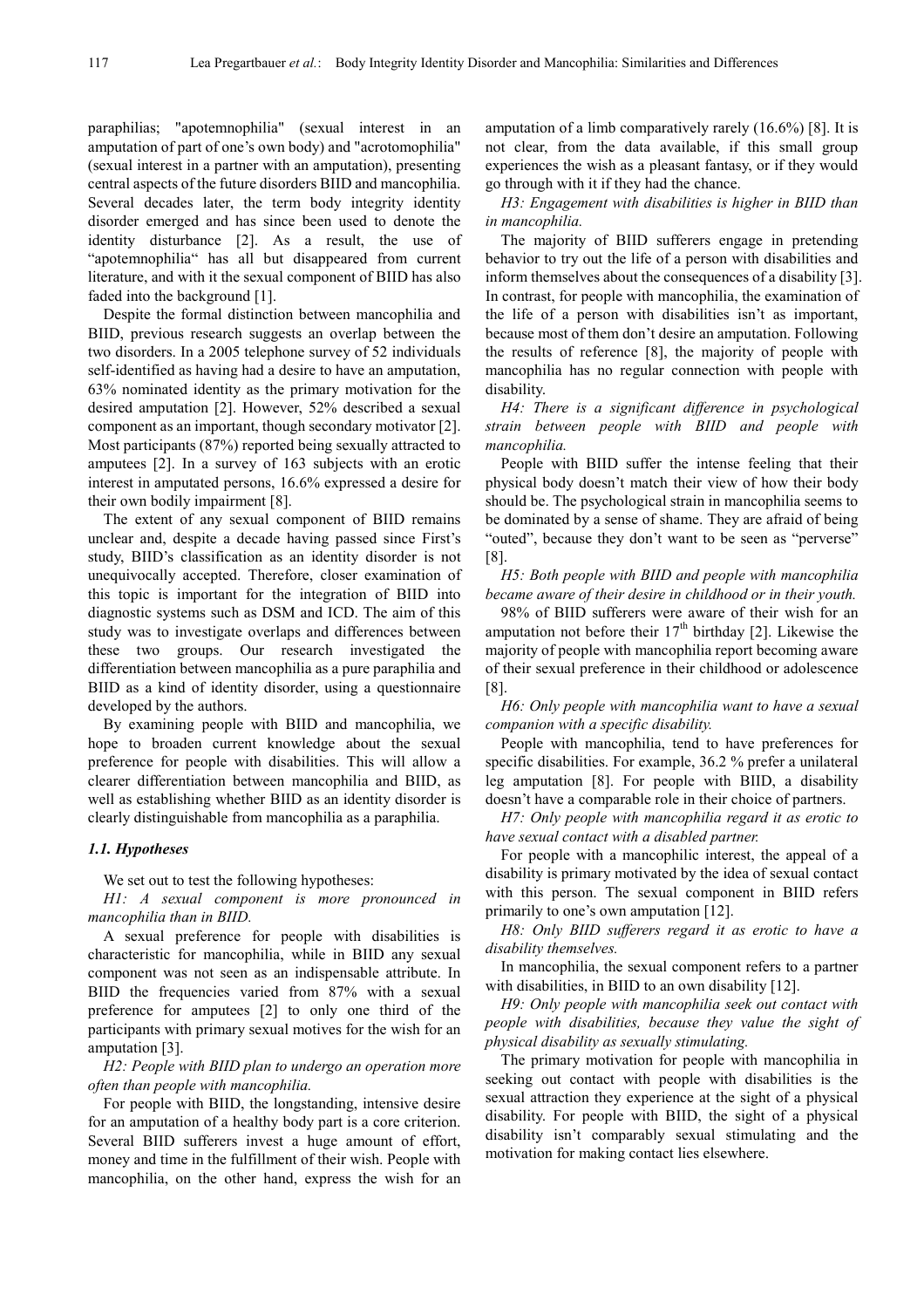# **2. Method**

To answer our hypotheses, we developed an internet-based 32-item questionnaire. Most items consisted of a statement and allowed a response along an 11 point scale from 0 ("I strongly disagree") to 100 ("I strongly agree") in steps of ten. Four items asked for a free text entry. The questionnaire contained two pairs of two items with similar questions, thus allowing the estimation of the reliability of the answers of a respondent.

The perceived imbalance of body and mental identity is the core criterion of BIID [2]. Consequently, in order to determine the diagnostic classification of subjects in the group into mancophilia or BIID we asked the participants to rate their agreement to the following statement: "If I achieved a particular bodily impairment, I would have achieved my true identity." (German original: "*Durch eine eigene Behinderung würde mein Körper endlich meiner wahren Identität entsprechen*"). We assumed that BIID sufferers would tend to agree with this statement, while those with mancophilia would tend to disagree. Subjects who responded in the lower range  $(\leq 40)$  were assigned to the group of mancophilia, while subjects whose response was in the upper range  $(\geq 50)$  were assigned into the group of BIID sufferers. Subjects in the middle of the scale (40) were excluded from the analysis. Subjects who failed to respond to more than 30% of the questions were also excluded, as were subjects whose answers to the pairs of nearly identical items differed by more than 3 scale units.

#### *2.1. Recruitment of Participants*

Links for the questionnaire were placed on the websites: www.forum.biid.ch, www.amputiertefrau-ffm.de and www.mancophilie.de. The website www.forum.biid.ch contains a member's area for BIID sufferers with 376 registered members. The website www.amputiertefrau-ffm.de is a website established by a female amputee who shares pictures and videos with people with mancophilic interests and www.mancophilie.de is the internet presence of Ilse Martin who provides scientific information about mancophilia and her work. Participation was increased via forum and guestbook entries on the websites www.amelotalismus.de and www.aplusbforum.org. The former was set up by a man with mancophilic preferences to create a platform to discuss topics concerning amelotatism and the latter is moderated by a woman with a unilateral above-knee amputation and her partner with a mancophilic preference. That site is a discussion forum for both, people with disabilities and people with mancophilia. Data collection ran over a period of 71 days in the summer of 2013.

#### *2.2. Data Analysis*

The Mann-Whitney U-test was used for statistical analysis. Depending on one- or two-sided testing, the significance level was set at  $p<0.05$  or  $p<0.025$ , respectively. Some items were grouped to answer a specific hypothesis. Items with free text entries were allocated to categories. The items for investigation of reliability were correlated pair wise. Correlation of the two pairs of nearly identical questions for testing reliability were  $r=0.89$  and  $r=0.95$  $(p<0.001)$ .

For further data-analysis, the original scale from 0-100 with steps of 10 was transformed to a scale from  $1-11$  ( $0=1$ ;  $100=11$ ).

### **3. Results**

#### *3.1. Descriptive Data of the Sample*

*Table 1. Gender distribution within the sample* 

|              | <b>BIID</b> | Mancophilia | <b>Total</b> |  |
|--------------|-------------|-------------|--------------|--|
| Male         | 17          |             | 32           |  |
| Female       |             |             |              |  |
| Total        |             | 18          | 35           |  |
| Missing Data |             | U           |              |  |

*Table 2. Age and educational level of the sample* 

|                       | <b>BIID</b>     | Mancophilia     | Significance in    |
|-----------------------|-----------------|-----------------|--------------------|
|                       | $M \pm SD$      | $M \pm SD$      | <b>U-Test</b>      |
| Age (years)           | $52.7 \pm 12.3$ | $41.7 \pm 13.9$ | $p = 0.038$ *      |
| Years of<br>Education | $17.3 \pm 2.7$  | $15.9 \pm 2.4$  | $p = 0.201$ (n.s.) |
| N                     | 18              | 18              |                    |

After elimination of participants who did not fit the inclusion criteria or fell under the restrictions of the exclusion criteria (see above), the data of 36 participants were included in the analysis. The total group was divided into 18 subjects with mancophilia and 18 with BIID. No participant had to be excluded because of a medial (40) response to the item: "If I achieved a particular bodily impairment, I would have achieved my true identity." Nine participants had to be excluded because they had too many missing answers.

The U-test showed a significant difference in age between respondents classified as having BIID and those with mancophilia. There was no significant difference in years of education.

The results for the hypothesis H1: "The sexual component is more pronounced in mancophilia than in BIID" are shown in Tab. 3.

*Table 3. Results of the items about sexual feelings for people with disabilities on a 1 to 11 scale.* 

|                                                                                                  | $BIID M \pm SD$ | Mancophilia $M \pm SD$ | Significance in U-Test |
|--------------------------------------------------------------------------------------------------|-----------------|------------------------|------------------------|
| A partner with an amputation stump plays a major role in my<br>sexual life (or in my fantasies). | $7.2 \pm 4.4$   | $6.7 \pm 4.1$          | $p = 0.501$ (n.s.)     |
| An own amputation stump plays a major role in my sexual life<br>(or in my fantasies).            | $8.7 \pm 2.7$   | $1.8 \pm 1.8$          | $p = \leq 0.001$ **    |
| I feel an erotic attraction to peoples with disabilities.                                        | $8.00 \pm 3.5$  | $8.6 \pm 3.2$          | $p = 0.481$ (n.s.)     |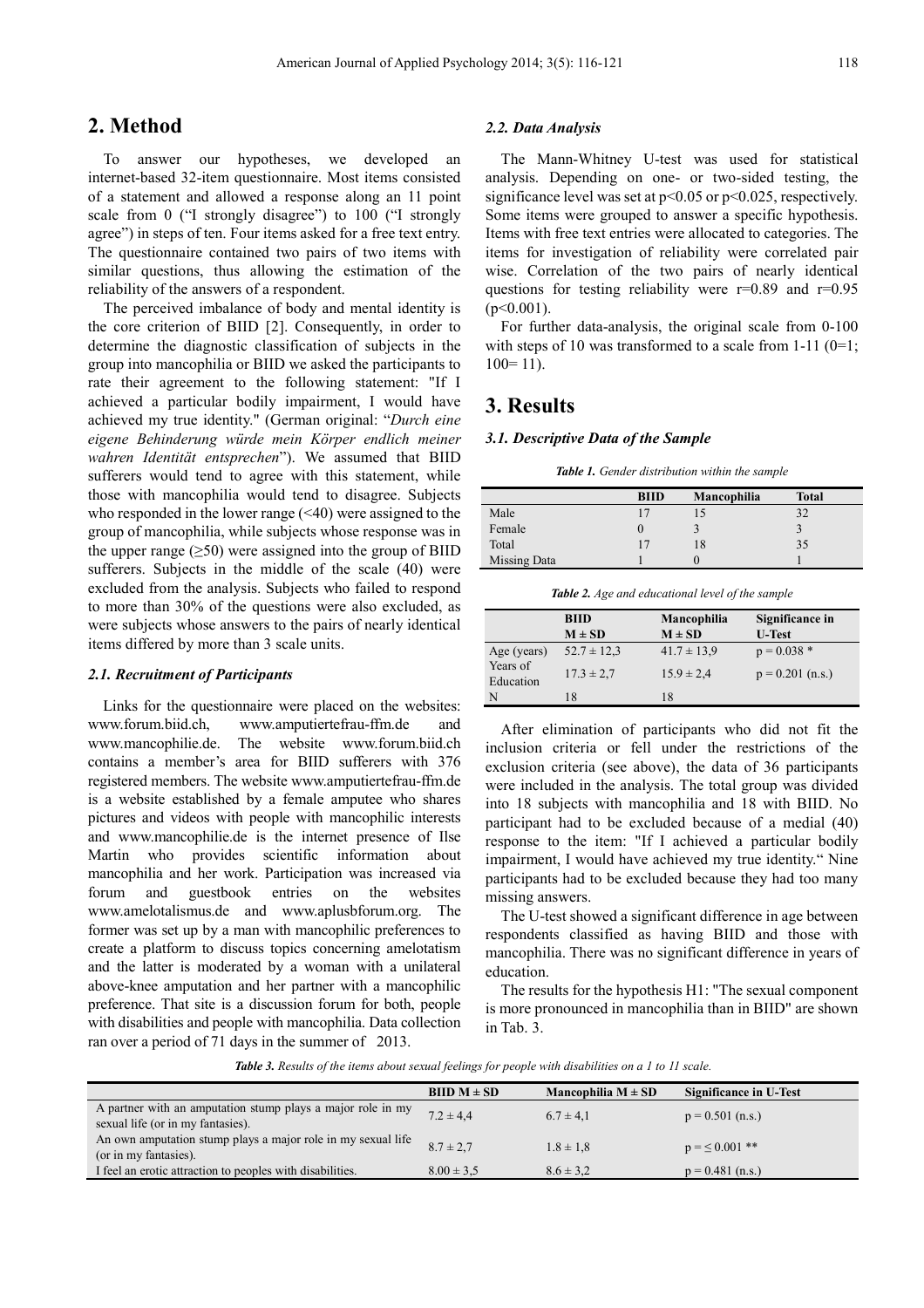The results in the U-tests are inconsistent (one highly significant, two absolutely not). Therefore, this hypothesis can neither be clearly accepted nor rejected. Both groups are highly attracted to people with disabilities. Still there is a strong significant result in the U-test for the second item. Here, the two groups show greatly different responses in regard to sexual fantasies about their own amputation stump.

Due to the unexpected results regarding the sexual preference of BIID sufferers for people with disabilities, a cluster analysis was performed to examine whether there are different forms of sexual components for a disabled partner within the BIID-group (n=18). We found three clusters:

Cluster-I: Strong sexual component (61.1%) Cluster-II: Moderate sexual component (16.7%)

Cluster-III: Low or no sexual component (22.2%). Table 4 provides a summary of further results.

Both groups describe having experienced their preferences since their late childhood or adolescence. The average values show that people with mancophilia become aware of their interest mostly in the teenage years, while the BIID subjects first experienced a desire to have an amputation several years earlier. Another similarity was found regarding the psychological strain. Both groups declare a sense of shame about their desires.

Significant differences were found in relation to the plan to actually carry out an operation. Here, we found a highly significant difference between the BIID- and mancophilia-groups. BIID afflicted persons seek the actual operation more often than mancophilia-subjects, however a desire for bodily impairment is also experienced by some participants with mancophilia.

| Table 4. Similarities and differences between BIID and Mancophilia |  |  |  |
|--------------------------------------------------------------------|--|--|--|
|--------------------------------------------------------------------|--|--|--|

|                                                                 | Results $M \pm SD$                                                                                    | Interpretation                                                                            |
|-----------------------------------------------------------------|-------------------------------------------------------------------------------------------------------|-------------------------------------------------------------------------------------------|
| H <sub>2</sub> : Actual Planning of an Operation                | BIID: $29.2 \pm 5.0$<br>Mancophilia: $15.0 \pm 9.0$<br>U-test: $p \le 0.001**$                        | BIID respondents plan to perform an operation more often than<br>mancophilia respondents. |
| H3: Intensive studies of disability                             | BIID: $28.3 \pm 5.1$<br>Mancophilia: $20.4 \pm 7.6$<br>U-test: $p \le 0.001**$<br>BIID: $5.2 \pm 3.8$ | Engagement with disabilities is higher in BIID than in mancophilia.                       |
| H4: Suffering                                                   | Mancophilia: $7.1 \pm 3.7$<br>U-test: $p = 0.143$ (n.s.)<br>BIID: $9.1 \pm 5.0$                       | There is no significant difference in psychological strain.                               |
| H <sub>5</sub> : Beginning (in years)                           | Mancophilia: $13.1 \pm 7.5$<br>U-test: $p = 0.103$ (n.s.)                                             | Both groups are aware of their desire since childhood or youth.                           |
| H6: Interest in a sexual partners with<br>specific disabilities | BIID: $7.1 \pm 4.2$<br>Mancophilia: $7.7 \pm 3.9$<br>U-test: $p = 0.719$ (n.s.)                       | Both groups want to have a sexual companion with a specific<br>disability.                |
| H7: Fantasies of sexual contact with<br>handicapped partner     | BIID: $8.4 \pm 3.4$<br>Mancophilia: $8.8 \pm 3.6$<br>U-test: $p = 0.743$ (n.s.)                       | Both regarded it as erotic to have sexual contact with a disabled<br>partner.             |
| H8: Own disability estimated as erotic                          | BIID: $9.2 \pm 2.4$<br>Mancophilia: $3.6 \pm 3.2$<br>U-test: $p = \le 0.001$ **                       | Only BIID sufferers regarded it as erotic to have a disability<br>themselves.             |
| H9: Contact to people with disabilities<br>for erotic purpose   | BIID: $14.0 \pm 7.9$<br>Manco: $13.7 \pm 7.5$<br>U-test: $p = 0.782$ (n.s.)                           | Both groups seek out contact, because they find physical disability<br>erotic.            |

# **4. Discussion**

When we started this study, we believed that people with BIID and mancophilia would form two separate groups with a small area of overlap. The most interesting result of our study is that there was no clear line of demarcation between mancophilia and BIID. A sexual preference for people with disabilities seems to be a feature of the majority of participants within the BIID group as well as in the mancophilia group (H6, H7, H9). Participants of both groups reported impairments as attractive and both showed interest in a partner with physical deformity. Just like those with mancophilia, most of the participants assigned to the BIID group wanted intimacy with a disabled person. The central difference between these two groups was that generally only the BIID afflicted subjects reported an erotic

fascination for their own amputation, as assumed in hypothesis 8.

This unexpected result needs an explanation. Everyday experience suggests that people tend to look for partners who are similar to themselves. We hypothesize that participants of our BIID-group might seek similarities to their own interests and personality traits in a partner. If you like something, it is helpful to have a partner who likes the same. If a person in her or his mind feels "complete" only after the amputation of a limb, it is understandable that this subject prefers a partner who is already "complete" in that way.

A more psychoanalytical explanation for this unexpected result could be that some people with mancophilia project their desire for their own impairment into other people. As a kind of psychoanalytical projection, perhaps the shame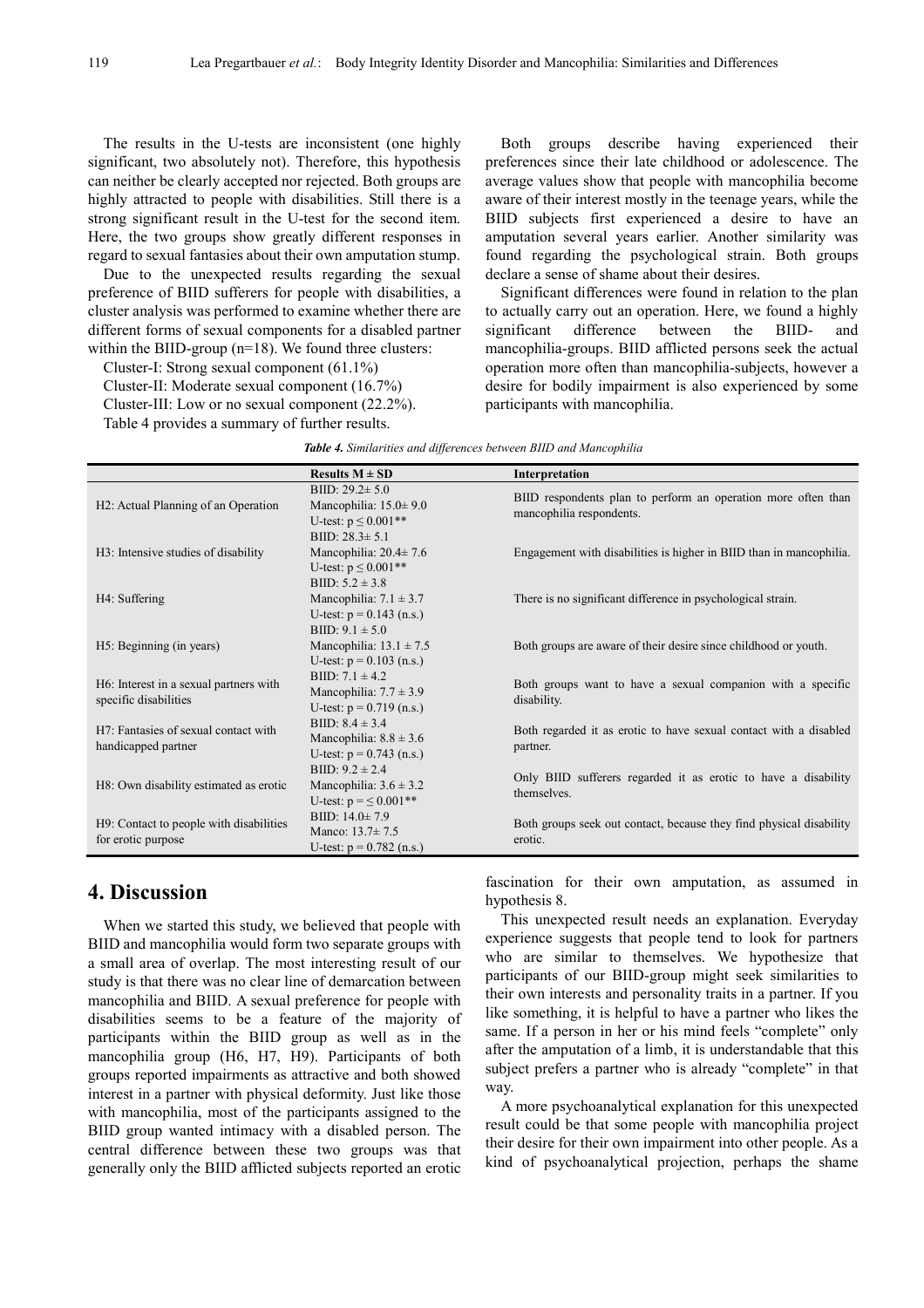associated with their wish for an amputation of their own body is compensated with the desire for a handicapped partner. Frightened by their wish for amputation of their own limb, they flee into pleasant fantasies of erotic love with amputees. However, this may only be one of several explanations for a sexual arousal due to a physically impaired partner among people with mancophilia.

Considering the interest of both groups in people with disabilities, a similar picture emerges. We saw in the results for hypothesis 3 that BIID sufferers look for information about disabilities more intensively than people with mancophilia. This might be directly linked to results for hypothesis 2, which showed that BIID sufferers plan to actually perform an operation more often that people with mancophilia. Therefore, studies of the life of a person with disabilities has a huge relevance for BIID sufferers, which isn't comparable to the importance of the topic for people with mancophilia, to whom the desire for bodily impairment, if existent, could be more a pleasant fantasy, than an actual plan for the future. There seems to be a highly significant difference between the two groups, but unfortunately we did not differentiate in our questionnaire between (a) the search for information about consequences and restrictions of a life with a disability and (b) pictures of handicapped people as a stimulus for pleasant fantasies.

Our results confirm the findings in the case reports of reference [9, 10]. Here, patients with apotemnophilia wished a disability for themselves and, at the same time, were excited by the thought of people with disabilities.

BIID sufferers are often very ambitious people; after a successful surgery, they plan to be as active as before in occupational and social life and want to master all problems associated with the limitations caused by their amputation [12]. Reference [3] found that BIID sufferers often value disabled people as "heroes" who master restrictions successfully. It is not surprising that this attitude may support an erotic fascination for people with disabilities.

The results of our study suggest that BIID in most afflicted persons is inextricably intertwined with their own sexuality. The majority of BIID participants (about 78%) described a moderate or strong erotic fascination with disabled people. A possible explanation for this may lie in the notion that the development of the sexuality of a person is closely and directly linked to their psychosocial environment. A strong identification with a disabled person, as BIID sufferers often report to have experienced in their childhood, may be linked to the basis of the development of sexual feelings and fantasies. If a disabled person is regarded as sympathetic, warm and friendly, a child may identify not only with the character, but also with the bodily appearance of this person. Following Freud's psychoanalytic thesis, a basis for sexual feelings may arise not only in puberty, but also in childhood. If a child feels warmth from a disabled person, this may even induce erotic feelings and lead to an identification. This hypothesis could only be addressed with further research.

#### *4.1. Limitations*

There are a few limitations to name, which might restrict the significance of this study. Though the link to the survey was only put online on specific BIID or mancophilia websites, one can't be sure about the right classification of the participants in the group of people with mancophilia or people with BIID. Internet based questionnaires have the advantage of allowing the investigation of large groups of people even if the condition of interest is very rare; however the internet also permits anonymous participation. The classification of the participants into those with mancophilia and those with BIID on the basis of only one item implies a potential that some people may have been misclassified.

#### *4.2. Conclusion*

The findings of this pilot study propose an important new understanding of the identity disorder BIID as an imbalance of the whole identity, including the sexuality of a person. The results of this study show a strong erotic component in nearly 80% of BIID-participants for both: a partner with disabilities and an own disability. Our findings in no way argue against the inclusion of BIID as an identity disorder; one's sexuality is surely inseparable from one's identity. Similar structures are found in the gender identity disorder (GID, transidentity disorder, transsexuality) where a significant proportion of suffers experience a sexual arousal while imagining their body in the desired gender [6] and practice transsexual behavior for erotic reasons (Blanchard, 1985, quoted in: [6]). On the other hand, as in the BIID-group, some people with GID have no sexual component associated with their desire to change gender.

# **Acknowledgements**

We thank Ilse Martin and Chris Ryan for the support and help during the conduction of this study and paper.

### **References**

- [1] De Preester, H. (2011). Merleau-Ponty's sexual schema and the sexual component of body integrity identity disorder. *Med Health care and Philos,* DOI 0.1007/s11019-011-9367-3.
- [2] First, M.B. (2005). Desire for amputation of a limp: Paraphilia, psychosis or a new type of identity disorder. *Psychological Medicine, 35, 919-928.*
- [3] Kasten, E. (2009). Body Integrity Identity Disorder (BIID): Befragung von Betroffenen und Erklärungsansätze. *Fortschr Neurol Psychiatrie*, *77, 16-24.*
- [4] Kasten, E. (2012). ICD Antrag: Einführung eines Kodes für die Body Integrity Identity Disorder (BIID) (Körperidentitätsstörung) www.dimdi.de/dynamic/dynamic/de/klassi/downloadcenter/i cd-10-gm/vorschlaege/vorschlaege2012/019-bodyintegrityid entitydisorder-kasten.pdf. Abrufdatum: 2.8.13, 14:05